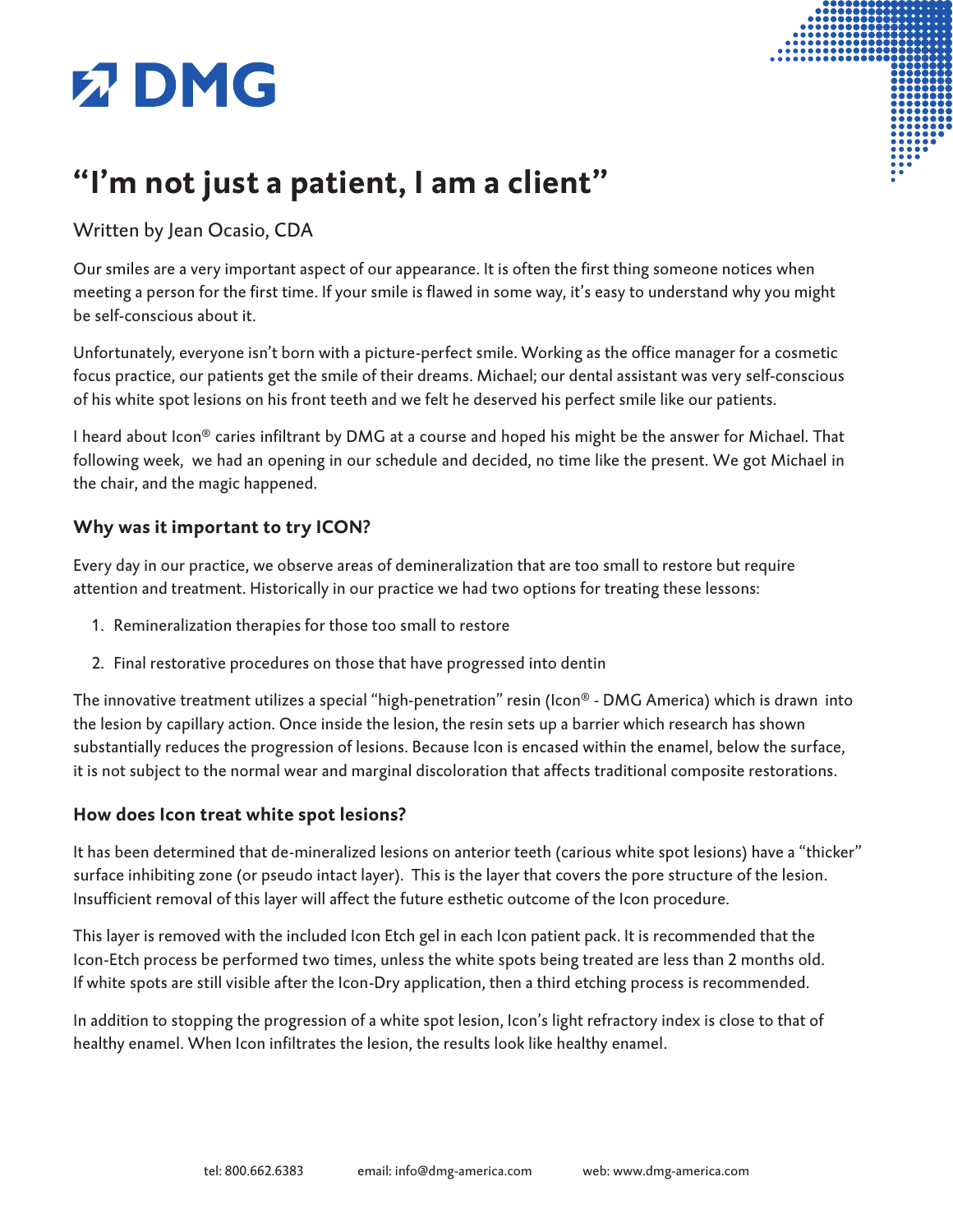# **Z DMG**

Icon creates a diffusion barrier within the lesion so caries causing acids are blocked from entering and the demineralization process is stopped.

Icon is for incipient interproximal decay, just into the dentin/enamel junction and for smooth surface carious white spot lesions caused by the patient not removing biofilm or demineralization from orthodontic treatment.

Icon is not for developmental white spot lesions, dental fluorosis, and enamel hypoplasia or for those sites where the white spots have been there for life. Those are the areas where you want to use the MI paste or other remineralization therapies. For Icon, you must have a carious involvement, a carious pore system for the infiltrate to penetrate. Icon is not a remineralization product or for use in occlusal pits and fissures.

### **How do you use it?**

First, the Icon kits provide everything necessary for treatment except the rubber dam, including specially designed dental wedges, smooth surface tips, and customized perforated tips for interproximal, individual syringes filled with Icon-Etch, Icon-Dry (ethanol), Icon-Infiltrant, and both written and diagrammatic instructions. All syringes come in a special screw-type applicator to ensure the materials are gently and slowly extruded onto the surface areas.

Next, always check the interproximal contact area with dental floss prior to Icon treatment to determine the tightness of the contact. By determining the nature of the contacts at the time of discovery, the dentists will be much better prepared at the time of the Icon treatment

If you have difficulty placing the Icon proximal applicators tip in tight fitting contact areas, you can place an orthodontic separator between teeth prior to treatment.

#### **Instructions**

- **Step 1:** Clean surface and floss, then apply clamp free rubber dam to insure absolute dryness.
- **Step 2:** Apply Icon Etch gel for a period of 2 minutes.
- **Step 3:** Suction, then rinse for 30 seconds with water and dry with oil free air.
- **Step 4:** Apply etch gel for second etch. Let sit for 2 min. Suction then rinse for 30 sec. with water and air dry again.
- **Step 5:** At this point the lesions should appear "chalky" white. Apply the Icon Dry ethanol solution and let penetrate for 30 sec. Air dry.
- **Step 6:** Apply Icon Infiltrant. Let sit for 3 min. Remove excess, floss and light cure for 40 sec.
- **Step 7:** Apply another Icon Infiltrant application with a new tip. Let sit for 1 min. Remove excess, floss and light cure for 40 sec.
- **Step 8:** Slight polish with polishing cup if needed.